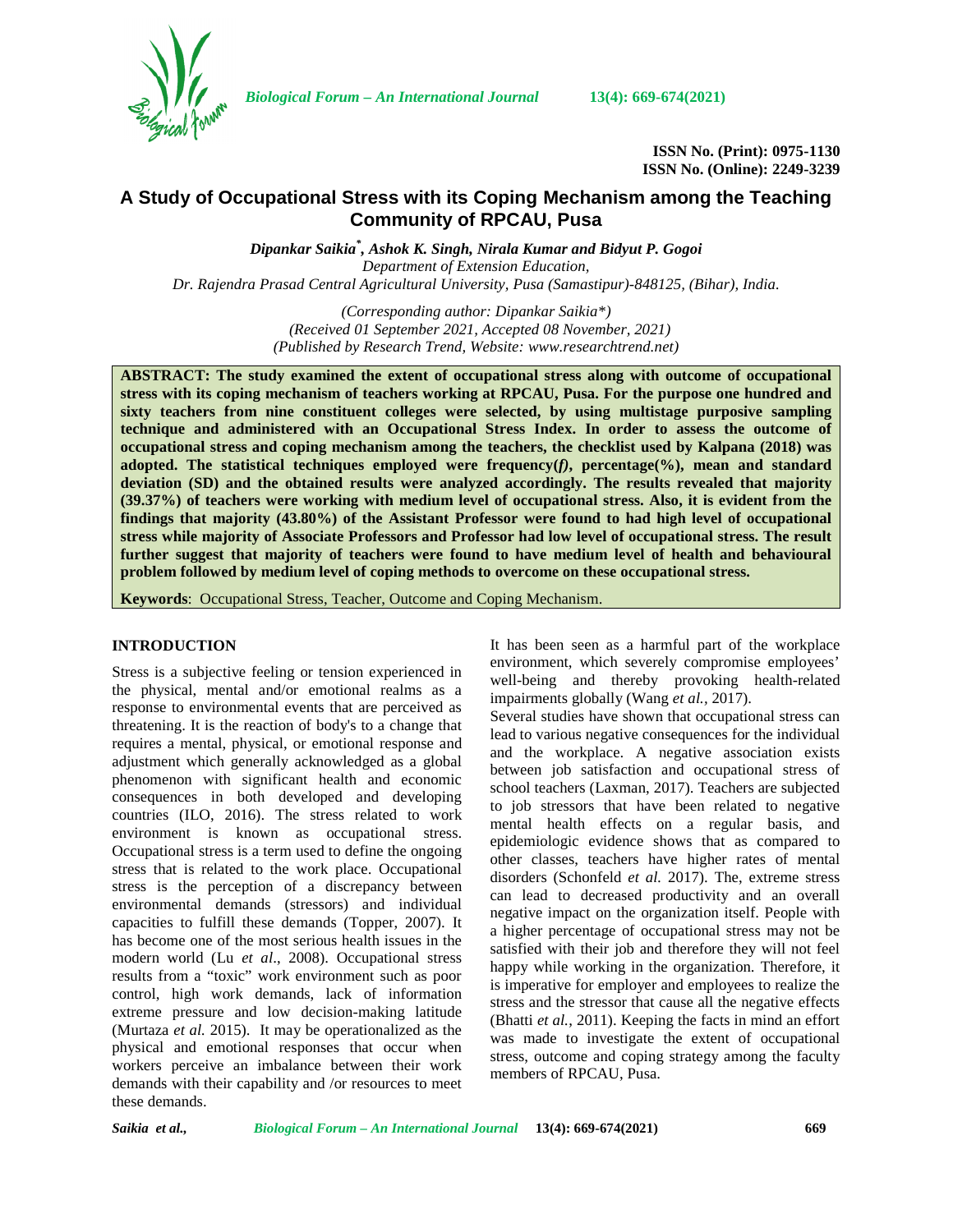#### **METHODOLOGY**

The present study has been carried out in Dr. Rajendra Prasad Central Agricultural University, Pusa, Bihar taking the sample from Pusa-Dholi campus of the Central Agricultural University. A multistage purposive sampling method was used for the selection of the respondents of the study. A separate list of all the faculties presently working in all the colleges of RPCAU, Pusa along with their date of joining in the service was prepared. Out of which 160 teachers were identified in which Professors, Associate Professors and Assistant Professor were 35, 20 and 105 respectively. The measurement of occupational stress of faculty members in the study was relied upon the Occupational Stress Index (OSI), which was developed by Srivastava and Singh (1984). Occupational Stress Index consist of 46 items, each of which had to be scored on a five-point scale viz., strongly agree (SA), agree (A), undecided (UD), disagree (DA) and strongly disagree (SDA) with a score of 5, 4, 3, 2, and 1, respectively for positive statements and 1, 2, 3, 4, and 5 for negative statements. 28 out of the 46 objects are true keyed, whereas the remaining 18 are false keyed. Role-overload, role ambiguity, role conflict, group and political pressure, responsibility for individuals, under participation, powerlessness, poor peer relationships, intrinsic impoverishment, low status, strenuous working conditions, and unprofitability are the dimensions of job life that were considered related to almost all relevant which creates in stress in some or other way. The split half (odd-even) technique for reliability index and Cronbach's Alpha Coefficient for the scale as a whole were found to be 0.935 and 0.90, respectively. The instrument's validity was assessed by calculating the coefficient of correlation between the OSI scale and several measures of job attitudes and job behaviour. Based on the mean and half standard deviations (SD), the faculty members were grouped into three perception categories *viz*., low, medium and high level of occupational stress. In order to assess the outcome and coping strategy, the checklist used by Kalpana (2018) was adopted which includes 21 items and 19 items respectively. All items in the checklist were given to the respondent with 5 level of response i.e., Very High. High, Moderate, Low and Very Low. In terms of quantification 5,4,3,2,1 score were also assigned and

final summed up scores were calculated and they were grouped into three categories as low medium and high.

## **FINDINGS AND DISCUSSION**

The results borne out from the study are being discussed here through different tables.

The results given table 1 revealed that 39.37 per cent of faculty members were working with medium level of occupational stress followed by high (33.12%) and low (27.50%) level of occupational stress respectively. With respect to the assistant professor's category majority (43.80%) of the respondents were found to have medium level of occupational stress followed by high (35.20%) and low (20.95%) level of occupational stress, whereas, majority (45.00%) of associate professors had medium level of occupational stress followed by low  $(30.00\%)$  and high  $(25.00\%)$  level of occupational stress respectively. In case of professors, 45.71 per cent of total respondents had low level of occupational stress followed by 31.42 per cent had high and 22.85 per cent were found to have low level of occupational stress respectively. Similar observations were also found in the studies of Sing and Katoch (2017) and Shalini (2018). From perusal of the results contained in Table 2, it is evident that majority (41.25%) of the respondents had high level of occupational stress due to role overload followed by medium (33.12%) and low (25.62%) level respectively. It was also observed from the findings that majority (55.38%) of the assistant professor had high level of occupational stress due to role overload as compared to their counterparts. During the study it was found that majority (60.00%) of associate professor had low level of occupational stress due to their role overload followed by medium (30.00%) and high (10.00%) level of occupational stress respectively. Similarly, in group of professors, majority (48.57%) of them had low level of occupational stress due to role overload followed by medium and high (25.71% for each) respectively. So, it was observed from the results that majority (40.62%) of total respondents had high level of occupational stress followed by medium  $(35.62\%)$  and low  $(23.75\%)$ respectively. It was also inferred from the table that majority (47.61%) of assistant professor had high level of occupational stress due to role ambiguity followed by medium (42.85%) and low (9.52%) level of occupational stress.

**Table 1: Extent of occupational stress as perceived by teachers of RPCAU.**

| <b>Occupational Stress</b> | <b>Teachers of RPCAU</b>               |                     |                                       |       |    |                   |                           |       |  |  |
|----------------------------|----------------------------------------|---------------------|---------------------------------------|-------|----|-------------------|---------------------------|-------|--|--|
|                            | <b>Assistant</b><br>$Professor(N=105)$ |                     | <b>Associate</b><br>$Professor(N=20)$ |       |    | $Professor(N=35)$ | <b>Total</b><br>$(N=160)$ |       |  |  |
|                            |                                        | $\%$                |                                       | $\%$  |    | %                 |                           | %     |  |  |
| $Low(124-149)$             | 22                                     | 20.95               | 06                                    | 30.00 | 16 | 45.71             | 44                        | 27.50 |  |  |
| Medium $(155-174)$         | 46                                     | 43.80               | 09                                    | 45.00 | 8  | 22.85             | 63                        | 39.37 |  |  |
| $High(166-204)$            | 37                                     | 35.20               | 05                                    | 25.00 | 11 | 31.42             | 53                        | 33.12 |  |  |
| Mean-157.6                 |                                        | <b>Half SD-7.85</b> |                                       |       |    |                   |                           |       |  |  |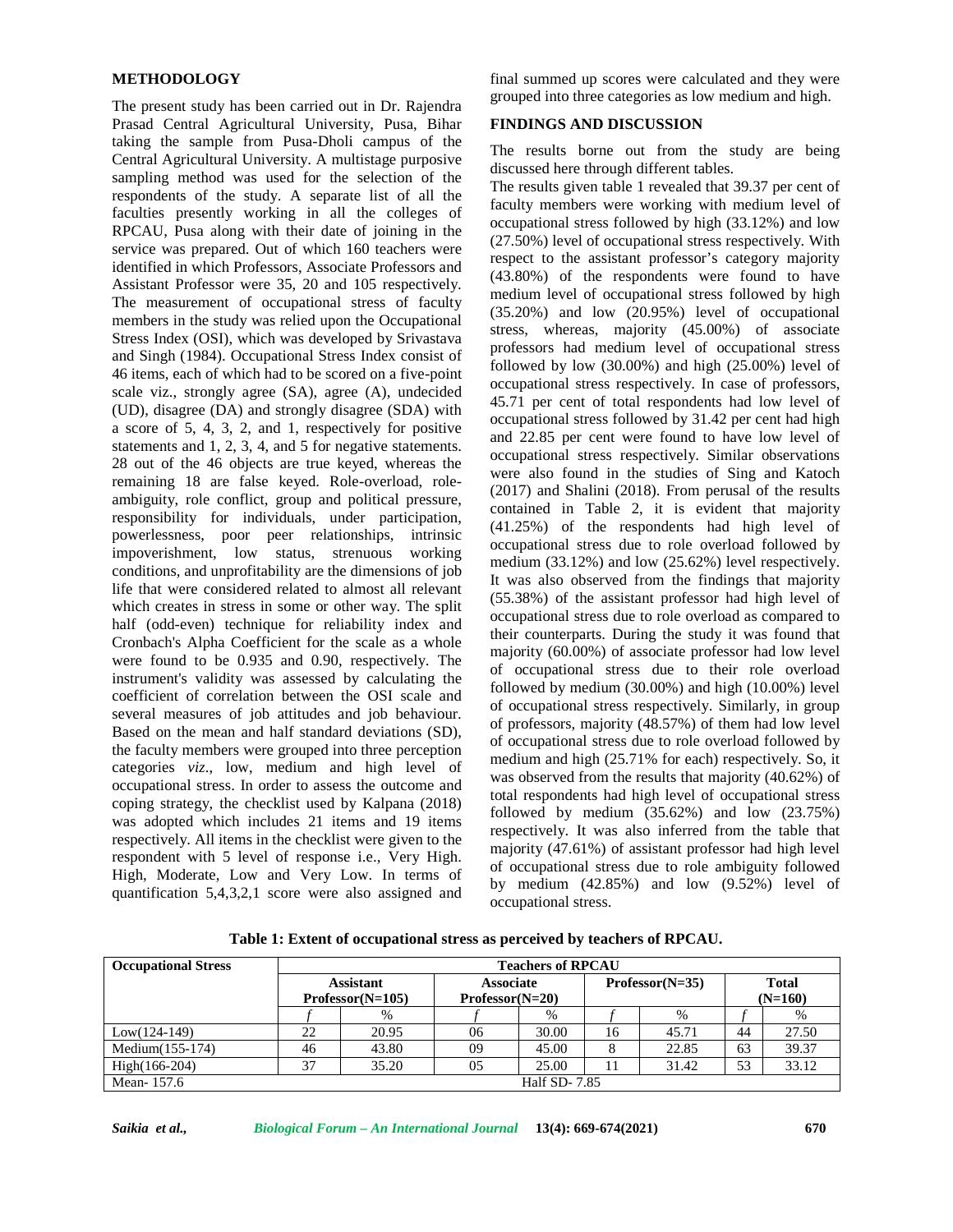| <b>Dimensions of</b>                                                               | <b>Faculty of RPCAU</b>            |                |                       |                            |                       |                  |                       |                |  |  |  |
|------------------------------------------------------------------------------------|------------------------------------|----------------|-----------------------|----------------------------|-----------------------|------------------|-----------------------|----------------|--|--|--|
| <b>Occupational Stress</b>                                                         | <b>Assistant Professor</b>         |                |                       | <b>Associate Professor</b> |                       | <b>Professor</b> |                       | <b>Total</b>   |  |  |  |
|                                                                                    |                                    | $(N_1=105)$    |                       | $(N_2=20)$                 |                       | $(N_3=35)$       |                       | $(N=160)$      |  |  |  |
|                                                                                    | f                                  | $\frac{0}{0}$  | $\mathbf f$           | $\overline{\frac{0}{0}}$   | f                     | $\frac{0}{0}$    | $\mathbf f$           | $\frac{0}{0}$  |  |  |  |
| Role overload                                                                      |                                    |                |                       |                            |                       |                  |                       |                |  |  |  |
| Low $(13-19)$                                                                      | 12                                 | 11.42<br>36.19 | 12                    | 60.00                      | 17                    | 48.57            | 41                    | 25.62          |  |  |  |
| Medium (20-22)                                                                     | $\overline{38}$<br>$\overline{55}$ |                | 06<br>02              | 30.00                      | 09<br>09              | 25.71            | 53                    | 33.12          |  |  |  |
| High (23-27)                                                                       |                                    | 52.38          |                       | 10.00                      |                       | 25.71            | 66                    | 41.25          |  |  |  |
| <b>Role ambiguity</b>                                                              |                                    |                |                       |                            |                       |                  |                       |                |  |  |  |
| Low $(8-12)$                                                                       | 10                                 | 9.52           | 13                    | 65.00                      | 15                    | 42.85            | 38                    | 23.75          |  |  |  |
| $\overline{\text{Medium}}$ (13-15)                                                 | 45                                 | 42.85          | 03                    | 15.00                      | 09                    | 25.71            | 57                    | 35.62          |  |  |  |
| High (16-24)                                                                       | 50                                 | 47.61          | 04                    | 20.00                      | 11                    | 31.42            | 65                    | 40.62          |  |  |  |
| Role conflict                                                                      |                                    |                | 12                    |                            |                       |                  | 42                    |                |  |  |  |
| Low $(11-17)$                                                                      | 14                                 | 13.33          |                       | 60.00                      | 16                    | 45.71            |                       | 26.25          |  |  |  |
| Medium (18-20)                                                                     | 50<br>41                           | 47.61<br>39.04 | 07<br>01              | 35.00                      | 19<br>00              | 54.28<br>$00\,$  | 76<br>42              | 47.50          |  |  |  |
| High (21-24)                                                                       |                                    |                |                       | 5.00                       |                       |                  |                       | 26.25          |  |  |  |
| Unreasonable group & political pressures<br>19.04<br>37.14<br>20<br>13<br>13<br>46 |                                    |                |                       |                            |                       |                  |                       |                |  |  |  |
| Low $(8-13)$                                                                       | $\overline{34}$                    |                |                       | 65.00                      |                       |                  |                       | 28.75          |  |  |  |
| Medium (14-15)                                                                     |                                    | 32.38          | 03                    | 15.00                      | 07                    | 20.00            | 44                    | 27.50          |  |  |  |
| 51<br>15<br>48.57<br>04<br>42.85<br>70<br>43.75<br>High (16-20)<br>20.00           |                                    |                |                       |                            |                       |                  |                       |                |  |  |  |
| <b>Responsibility for persons</b>                                                  |                                    |                |                       |                            |                       |                  |                       |                |  |  |  |
| Low $(4-9)$<br>Medium $(10)$                                                       | 43<br>$\overline{34}$              | 40.95<br>32.38 | 09<br>09              | 45.00<br>45.00             | 09<br>05              | 25.71<br>14.28   | 61<br>48              | 38.12          |  |  |  |
|                                                                                    | 28                                 |                | 02                    |                            | 21                    |                  |                       | 30.00          |  |  |  |
| High (11-14)                                                                       |                                    | 26.66          |                       | 10.00                      |                       | 60.00            | 51                    | 31.87          |  |  |  |
| <b>Under participation</b>                                                         |                                    |                |                       |                            |                       |                  |                       |                |  |  |  |
| Low $(7-12)$                                                                       | 26                                 | 24.76          | 15<br>$\overline{05}$ | 75.00<br>25.00             | 16                    | 45.71            | 57                    | 35.62          |  |  |  |
| Medium (13-14)                                                                     | 62                                 | 59.04          |                       |                            | 12                    | 34.28            | 79                    | 49.38          |  |  |  |
| High (15-18)                                                                       | 17                                 | 16.19          | 00                    | $00\,$                     | 07                    | 20.00            | 24                    | 15.00          |  |  |  |
| <b>Powerlessness</b>                                                               |                                    |                |                       |                            |                       |                  |                       |                |  |  |  |
| Low $(5-9)$                                                                        | 29                                 | 27.61<br>33.33 | 13                    | 65.00<br>15.00             | 14<br>$\overline{03}$ | 40.00<br>8.57    | 56                    | 35.00<br>25.62 |  |  |  |
| Medium (10)                                                                        | $\overline{35}$                    |                | $\overline{03}$<br>04 |                            |                       |                  | 41                    |                |  |  |  |
| High (11-13)                                                                       | 41                                 | 39.04          |                       | 20.00                      | 18                    | 51.42            | 63                    | 39.37          |  |  |  |
| Poor peer relations                                                                |                                    |                |                       |                            |                       |                  |                       |                |  |  |  |
| Low $\overline{(4-2)}$<br>Medium $(13-14)$                                         | 23<br>52                           | 21.90<br>49.52 | 16<br>04              | 80.00                      | 16<br>11              | 45.71<br>3142    | 55                    | 34.37          |  |  |  |
| High (15-18)                                                                       | $\overline{30}$                    |                | 00                    | 20.00<br>$00\,$            | 08                    |                  | 67<br>$\overline{38}$ | 41.875         |  |  |  |
|                                                                                    |                                    | 28.57          |                       |                            |                       | 22.85            |                       | 23.75          |  |  |  |
| <b>Intrinsic impoverishment</b>                                                    |                                    |                |                       |                            |                       |                  |                       |                |  |  |  |
| Low $(4-11)$                                                                       | 5<br>48                            | 4.76           | 08                    | 40.00                      | 08                    | 22.85            | 21                    | 13.12          |  |  |  |
| Medium (12-13)<br>High (14-17)                                                     | $\overline{52}$                    | 45.71          | 10<br>02              | 50.00                      | $20\,$                | 57.15            | $78\,$                | 48.75<br>38.12 |  |  |  |
|                                                                                    |                                    | 49.52          |                       | 10.00                      | 07                    | 20.00            | 61                    |                |  |  |  |
| Low status                                                                         |                                    | 20.00          |                       | 20.00                      | 09                    | 25.72            | 34                    | 21.25          |  |  |  |
| Low $(7-8)$                                                                        | $21\,$                             |                | 04                    |                            |                       |                  |                       |                |  |  |  |
| Medium $(9-10)$                                                                    | 56<br>$\overline{28}$              | 53.33          | 12<br>04              | 60.00                      | 21<br>$\overline{05}$ | 60.00<br>14.28   | 89<br>37              | 55.62<br>23.12 |  |  |  |
| $High (11-13)$<br><b>Strenuous working conditions</b>                              |                                    | 26.66          |                       | 20.00                      |                       |                  |                       |                |  |  |  |
|                                                                                    | $\overline{22}$                    |                |                       |                            |                       |                  |                       |                |  |  |  |
| Low $(7-12)$                                                                       |                                    | 20.95          | 13                    | 65.00                      | 18                    | 51.42            | 53                    | 33.12          |  |  |  |
| Medium (13-14)                                                                     | 43                                 | 40.95          | 04                    | 20.00                      | 10                    | 28.57            | 57                    | 35.62          |  |  |  |
| High (15-20)                                                                       | 40                                 | 38.09          | 03                    | 15.00                      | 07                    | 20.00            | 50                    | 31.25          |  |  |  |
| <b>Unprofitability</b>                                                             |                                    |                |                       |                            |                       |                  |                       |                |  |  |  |
| Low $(3-5)$                                                                        | $\overline{2}$                     | 1.90           | 07                    | 35.00                      | 14<br>$\overline{17}$ | 40.00            | 23                    | 14.37          |  |  |  |
| Medium $(6-7)$                                                                     | 62                                 | 59.05          | 11                    | 55.00                      |                       | 48.57            | 90                    | 56.25          |  |  |  |
| High $(8-9)$                                                                       | 41                                 | 39.05          | $\overline{02}$       | 10.00                      | 04                    | 11.42            | 47                    | 29.37          |  |  |  |
| <b>Total</b>                                                                       | 105                                | 100.00         | 20                    | 100.00                     | 35                    | 100.00           | 160                   | 100.00         |  |  |  |

**Table 2: Results of Occupational Stress among teachers across different dimensions.**

*Saikia et al., Biological Forum – An International Journal* **13(4): 669-674(2021) 671** The 65.00 per cent of associate professor had low level of occupational stress due to role ambiguity followed by high (20.00%) and medium (15.00%) respectively. Similarly, in case of professors too, majority (42.85%) of them had low level occupational stress due to role ambiguity followed by high (31.42%) and medium

(25.71%) respectively. Further results displayed in table 2 indicates that majority (47.50%) of the total respondents had medium level of occupational stress due to role conflict followed by high (26.25%) and medium (26.25%) respectively. In the same manner among the assistant professor majority (47.61%) of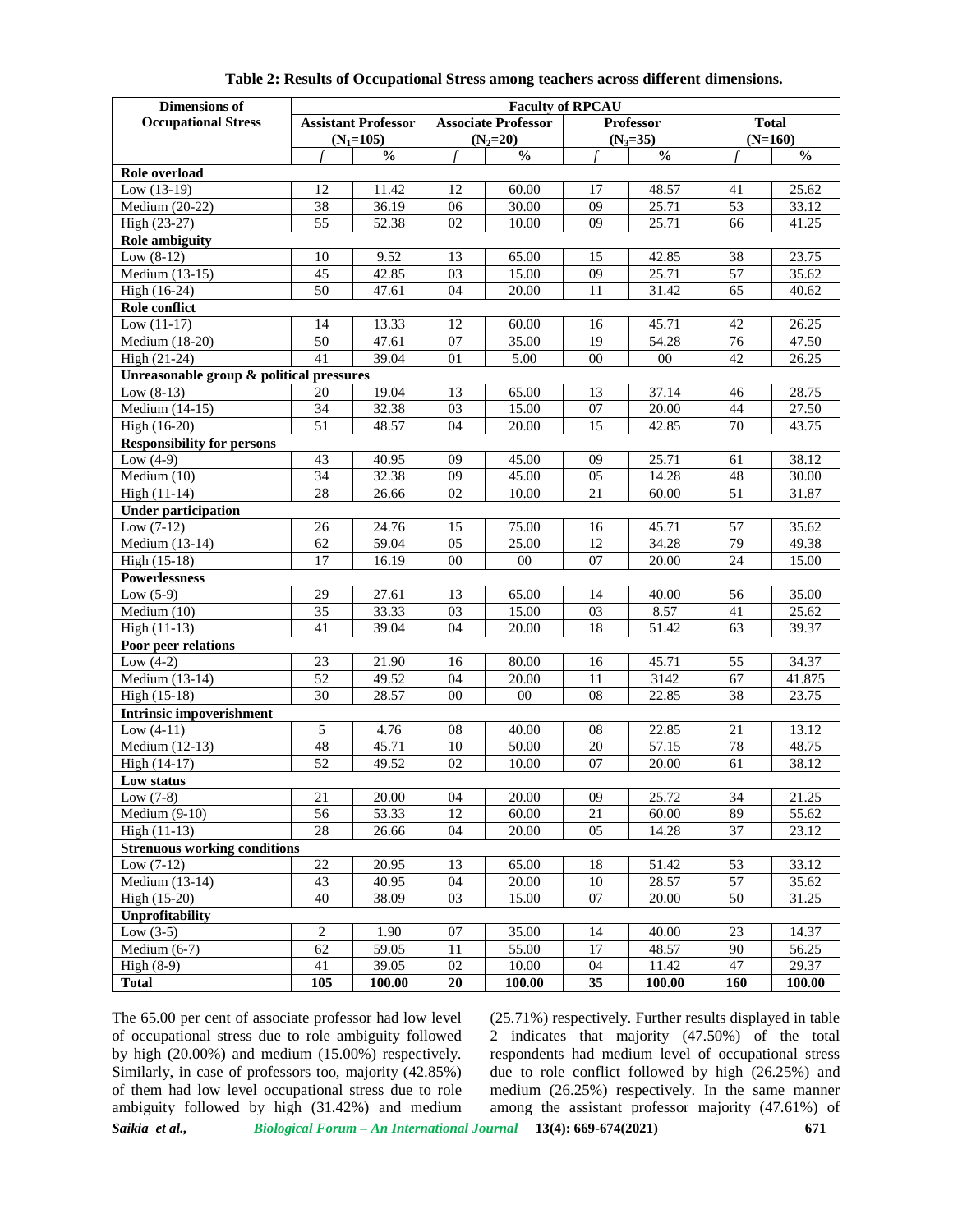them had medium level of occupational stress due to role conflict followed by high (39.04%) and low (13.33%) level of occupational stress.

It could be clearly seen from the results of table 2 that majority (43.75%) of the respondents had high level of occupational stress due to unreasonable groups and political pressures followed by low (28.75%) and medium (27.50%) level respectively. It is also evident from the table that majority of the assistant professor had high level of occupational stress due to unreasonable groups and political pressures followed by medium (32.38%) and low (19.04%) respectively. When it comes to associate professor it was found opposite, majority (65.00%) of them had low level of occupational stress due to unreasonable groups and political pressures followed by high (20.00%) and medium (15.00%) level of occupational stress respectively.

A glimpse of the table 2 also revealed that majority (38.12%) of the respondents had low level of occupational stress due to responsibility for persons followed by high (31.87%) and medium (30.00%) level. In case of professor results were little bit different, most (60.00%) of them had high level of occupational stress due to responsibility for persons followed by low (25.71%) and medium (14.28%) level of occupational stress. With regards to level of occupational stress due to under participation it was observed that majority of the assistant professor, associate professor (75.00%) and Professor (45.71%) had medium level of occupational stress due to under participation. The findings laid down in table 2 revealed that half (39.37%) of the respondents had high level of occupational stress due to powerlessness followed by low (35.00%) and medium (25.62%) level respectively. Similarly, majority (65.00%) of associate professor had low level of occupational stress due to powerlessness followed by high and medium respectively. In case of

professors, half (51.42%) of them had high level of occupational stress due to powerlessness followed by low (40.00%) and medium (8.57%) respectively.

The results further denote that occupational stress due to poor peer relations was of medium level among majority (41.87%) of teachers followed by low (34.37%) and high level (23.75%) respectively. Similarly, it was found that almost half (48.75%) of the total respondents had medium level of occupational stress due to intrinsic impoverishment followed by high (38.12%) and low (13.12%) level of occupational stress respectively. In the case of assistant professor, high level of occupational stress was observed due to intrinsic impoverishment while in case of associate professor and professor majority of them had medium level of occupational stress due to intrinsic impoverishment. During the study it was also observed that majority (55.62%) of the respondents had medium level of occupational stress due to low status followed by high  $(23.12\%)$  and low  $(21.25\%)$  level of their occupational stress, respectively

It is also interesting to note through table 2 that occupation stress due to strenuous working conditions was of medium level among 35.62 per cent of total respondents followed by low (33.12%) and high (31.25%) level of occupational stress respectively.

The findings from the table 2 also revealed that occupation stress due to unprofitability was of medium level among majority (56.25%) of total respondents followed by high  $(29.37%)$  and low  $(14.37%)$ respectively. Occupational stress of assistant professor due to unprofitability was found similar as compared to overall respondents, i.e.; majority (59.05%) of them had medium level of occupational stress followed by high (39.05%) and low (1.90%) respectively. Majority of associate professor too had medium level of occupational stress due to unprofitability followed by low (35.00%) and high (10.00%) respectively.

| <b>Outcome of Occupational Stress</b> | <b>Teachers of RPCAU</b>                  |       |                                                    |       |                                |       |                           |       |  |  |  |
|---------------------------------------|-------------------------------------------|-------|----------------------------------------------------|-------|--------------------------------|-------|---------------------------|-------|--|--|--|
|                                       | <b>Assistant Professor</b><br>$(N_1=105)$ |       | <b>Associate</b><br><b>Professor</b><br>$(N_2=20)$ |       | <b>Professor</b><br>$(N_3=35)$ |       | <b>Total</b><br>$(N=160)$ |       |  |  |  |
|                                       |                                           | %     |                                                    | $\%$  |                                | $\%$  |                           | %     |  |  |  |
| <b>Health Problem</b><br>a)           |                                           |       |                                                    |       |                                |       |                           |       |  |  |  |
| Low $(10-11)$                         | 38                                        | 36.19 | 08                                                 | 40.00 | 10                             | 25.57 | 72                        | 45.00 |  |  |  |
| Medium $(12-15)$                      | 47                                        | 44.76 | 07                                                 | 35.00 | 12                             | 34.28 | 47                        | 29.38 |  |  |  |
| $High (16-30)$                        | 20                                        | 19.04 | 05                                                 | 25.00 | 13                             | 37.14 | 41                        | 25.62 |  |  |  |
| b)<br>Behavioural problem             |                                           |       |                                                    |       |                                |       |                           |       |  |  |  |
| Low $(5)$                             | 35                                        | 33.33 | 10                                                 | 50.00 | 12                             | 34.28 | 57                        | 35.62 |  |  |  |
| Medium $(6-8)$                        | 45                                        | 42.85 | 09                                                 | 45.00 | 10                             | 28.57 | 64                        | 40.00 |  |  |  |
| High $(9-16)$                         | 25                                        | 23.80 | 01                                                 | 5.00  | 13                             | 37.14 | 39                        | 24.38 |  |  |  |
| Family problem<br>c)                  |                                           |       |                                                    |       |                                |       |                           |       |  |  |  |
| Low $(6-7)$                           | 49                                        | 46.66 | 10                                                 | 50.00 | 13                             | 37.14 | 72                        | 45.00 |  |  |  |
| Medium $(8-10)$                       | 21                                        | 20.00 | 07                                                 | 35.00 | 10                             | 28.57 | 38                        | 23.75 |  |  |  |
| $High (11-18)$                        | 35                                        | 33.33 | 03                                                 | 15.00 | 12                             | 34.28 | 50                        | 31.25 |  |  |  |

**Table 3: Results related with Outcome of Occupational Stress.**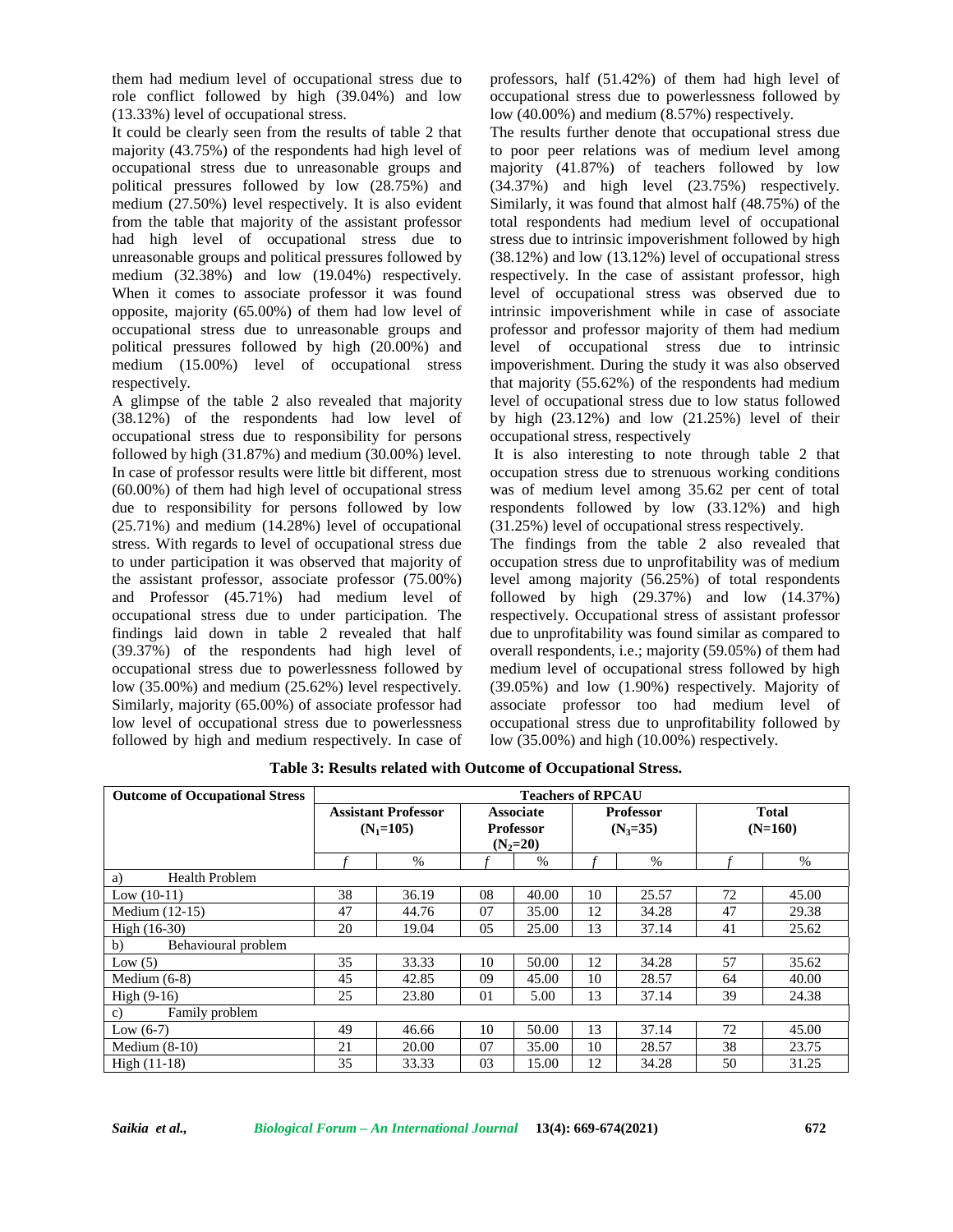In case of professors too majority (48.57%) of them had medium level of occupational stress due to unprofitability followed by low (40.00%) and high (11.42%) respectively. The findings of table 3 revealed that majority (45.00%) of the respondent had low level of health problem followed by medium (29.38%) and high (25.62%) respectively. In case of assistant professor, it was found that majority (44.76%) of assistant professor had medium level of health problems followed by low (36.19%) and high (19.04%). Similarly in case of associate professor, majority (40.00%) of them had low level of health problems followed by medium (35.00%) and high (25.00%) respectively. In case of professors, majority (37.14%) of them had high level of health problem followed by medium (34.28%) and low (25.57%) respectively. The results of table 3 demonstrate that majority (40.00%) of respondent had medium level of behavioural problem followed by low  $(35.62\%)$  and high  $(24.38\%)$ respectively. It was also inferred from the table that majority (42.85%) of assistant professor had medium level of behavioural problem followed by low (33.33%) and high (23.80%) respectively. About half of the associate professor had medium level of behavioural problem followed by medium (45.00%) and high (5.00%) respectively. In case of professors, majority (37.14%) of them had high level of behavioural problem followed by low (34.28%) and medium (28.57%) respectively. It could clearly be stated from the table 3 that majority (45.00%) of the respondents had low level of family problems followed by high (31.25%) and medium (23.75%) respectively. It was also observed from the table that majority (46.66%) of the assistant professor had low level of family problems followed by high (33.33%) and medium (20.00%) respectively. Similarly, half (50.00%) of the associate professor had low level of family problems followed by medium (35.00%) and high (15.00%). In case of professors, majority (37.14%) of them too had low level of family problems followed by high (34.28%) and medium (28.57%) level respectively.

|  | Table 4: Coping mechanism of the teachers of RPCAU from occupational stress. |  |  |  |
|--|------------------------------------------------------------------------------|--|--|--|
|  |                                                                              |  |  |  |

| Level of coping mechanism | <b>Teachers of RPCAU</b>   |       |            |                            |            |                  |                     |       |  |
|---------------------------|----------------------------|-------|------------|----------------------------|------------|------------------|---------------------|-------|--|
|                           | <b>Assistant Professor</b> |       |            | <b>Associate Professor</b> |            | <b>Professor</b> | <b>Total sample</b> |       |  |
|                           | $(N_1=105)$                |       | $(N_2=20)$ |                            | $(N_3=35)$ |                  | $(N=160)$           |       |  |
|                           |                            | $\%$  |            | $\%$                       |            | $\%$             |                     |       |  |
| Low $(19-36)$             | 28                         | 26.66 |            | 40.00                      | 13         | 37.14            | 49                  | 30.62 |  |
| Medium $(36-45)$          | 41                         | 39.04 |            | 40.00                      | 12         | 34.28            | 61                  | 38.12 |  |
| $High (46-78)$            | 36                         | 34.28 |            | 20.00                      | 10         | 28.58            | 50                  | 31.25 |  |

An attempt was also made to explore the level of coping mechanism followed by faculty members in order to overcome with different problems arising out from occupational stress as confronted by them. The details of findings were given in the table 4 which reveals that majority (38.12%) of total respondents had followed medium level of coping mechanism followed by high (31.25%) and low (30.62%) respectively. The findings from the table also revealed that 39.04 per cent of assistant professor had followed medium level of coping methods followed by high (34.28%) and low (26.66%) respectively while in case of associate professor 40.00 per cent of each had followed low and medium level of coping methods followed by high (20.00%). Similarly, majority (34.28%) of professors had followed medium level of coping methods followed by high (31.25%) and low (30.62%) respectively.

## **CONCLUSION**

*Saikia et al., Biological Forum – An International Journal* **13(4): 669-674(2021) 673** The study shown that in the beginning of teaching career, the occupational stress was found as increasing trend but as the faculty member were becoming well versed with the teaching and research environment, the level of occupational stress either become static or it became flexible in some extent with regards to most of occupational stress dimension, it was observed that in case of role conflict, peer relationship, intrinsic impoverishment, strenuous working conditions and

unprofitability medium level of occupational stress was found among the teaching faculty while in the case of role overload, unreasonable group and political pressure, and powerlessness it was found somehow higher occupational stress. It is intensity interesting to observe here that among the different manifestations of occupational stress, the associate professor or the middle level group was group was found more prone to the vulnerability as compared to the other counterparts. Therefore, they are found to had more coping mechanism as compared to other groups of faculty members. Since, RPCAU, Pusa is residential University hence, the faculty members residing in the university were having somehow less family problems followed by lower level of coping mechanism due to campus life.

#### **REFERENCES**

- Bhatti, N., Hashimi, M. A., Raza, S. A., Shaikh, F. M. and Shafiq, K. (2011). Empirical Analysis of Job Stress on Job Satisfaction among University Teachers in Pakistan. *International Business Research, 4*(3): 264- 270.
- International Labor Organization (ILO) (2016), Workplace Stress: A Collective Challenge*.* International Labor Office; Genève, Switzerland.
- Kalpana, R. P. (2018) Emotional Intelligence, Occupational Stress, Coping Resources and Job Satisfaction among school teachers in Tiruvallur district*. Unpublished Ph.D. Thesis.* University of Madras, Chennai.